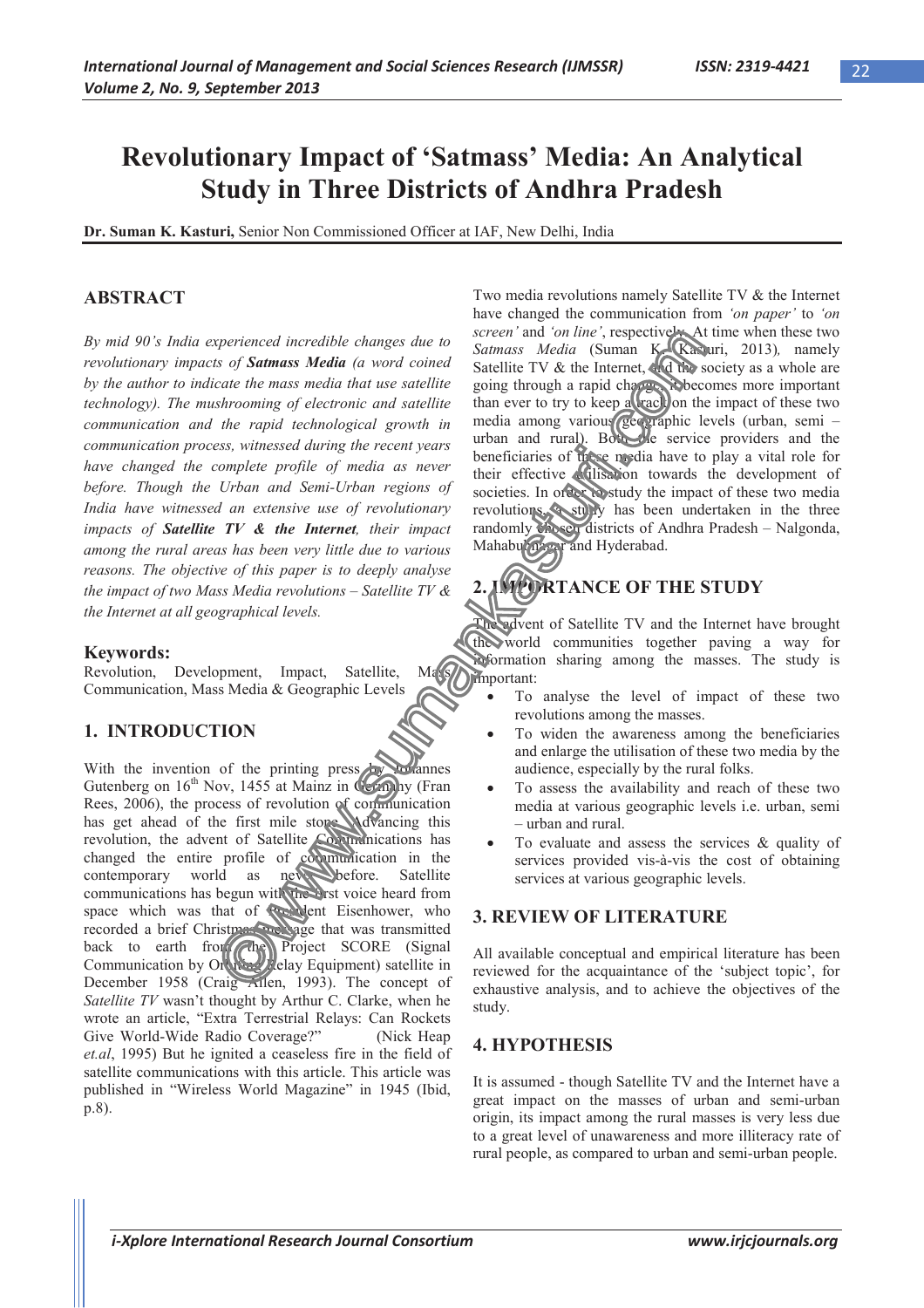### **5. OBJECTIVES OF THE RESEARCH**

The advent of Satellite TV and the Internet brought world communities together in the area of information sharing among the masses. These mass media have a great impact on the masses. The objectives of the present analytical study are appended below:

- To examine the impact of these two mass media in sharing information among the masses at all three geographic levels.
- To analyse the availability of services in different geographical levels with respect to Satellite TV and the Internet in the three randomly selected districts of Andhra Pradesh (the state with a large amount of audience for these two media as compared to most of the other states in India, which was revealed by the pilot study) namely Nalgonda, Mahabubnagar and Hyderabad.
- To workout the levels of satisfaction among the masses of different age/gender groups with respect to each of these mass media by identifying the gaps between current level of service being provided and level of service expected by the masses. Also, to get some insight into the role played by these two mass media among the folks.
- To assess both direct  $\&$  indirect service costs borne by the masses, while analysing its impact on service seeking behaviour.
- To compare and contrast the audiences of both these media, while comparing the effectiveness these two media in the developed, developing and the undeveloped countries.
- To emphasise how these two media revolutionised the quality of work.
- To formulate suggestions, if any,  $f(x)$  overcoming the disadvantages of these two media, after deeply analysing the existing facts.

## **6. METHODOLOGY**

**6.1. RESEARCH DESIGN The research has been** conducted in two stages:

*6.1.1. Stage 1: Exploratory Stage:* It has been an endeavour to understand revolutionary impacts of the two media (Satellite TV and the Internet) in sharing the information among the masses. This has been done through research, in-depth interviews and questionnaires with experts.

Secondary research on available literature has also been undertaken to enable benchmark for the impact of these media – both internationally and nationally. Exhaustive interviews with experts have been undertaken to formulate

the relevance of these two media in the contemporary societies of India.

*6.1.2. Stage 2: Survey Stage:* In this stage, the extent of service availability, the depth and quality of available services in the areas considered for the research purpose have been assessed. This stage has been conducted through a survey of facilities and collection of the information from the beneficiaries (the mass audience). Facilities survey covered government as well as private centres, while the beneficiary survey assessed the levels of availing the services, and key  $($ riggers  $\&$  barriers for the service usage.

## **6.2. TARGET GROUPS**

*6.2.1. The Service Providers of Both Satellite TV and the Internet:* The sample for the study includes service delivery points at primary, secondary and tertiary levels at each of the selected Primary Sampling Units (PSUs).

*6.2.2. Beneficiaries:* The audience of these two media have been interviewed in the selected PSUs.

### **6.3. GEOGRAPHICAL COVERAGE AND THE**  SAMPLE SIZE:

The study has been conducted at three geographical levels From, semi – urban and rural in the randomly selected three districts of Andhra Pradesh. The sampling of PSUs has been done with the help of Census of India 2011. As there is no legal definitions of 'semi – urban' in the census, the differentiation between 'urban' and 'semi – urban' has been done with the help of PoPs data. The PoPs data has facilitated sampling in urban wards according to the population statistics and helped to cover areas with different levels of population. The analysis of data has also been done with the same stratification.

*6.3.1. Sample Size for Studying These Two Media Facilities:* For a holistic coverage across the selected areas, the study has been carried out in 3 PSUs at each geographic level. A total of 9 PSUs have been covered in the three districts of Andhra Pradesh covering all three geographic levels.

*6.3.2. Sample Size for Beneficiaries:* The beneficiaries are the end users or the so called audience of these media (with any of these two media). Per each PSU, 50 end users have been considered. A total of 450 beneficiaries have been covered in the three districts of Andhra Pradesh.

#### **6.4. STAGES OF SURVEY**

*6.4.1. Preparatory Stage:*

Exploratory research consisting collection of data, review of available literature, and in-depth interviews with experts.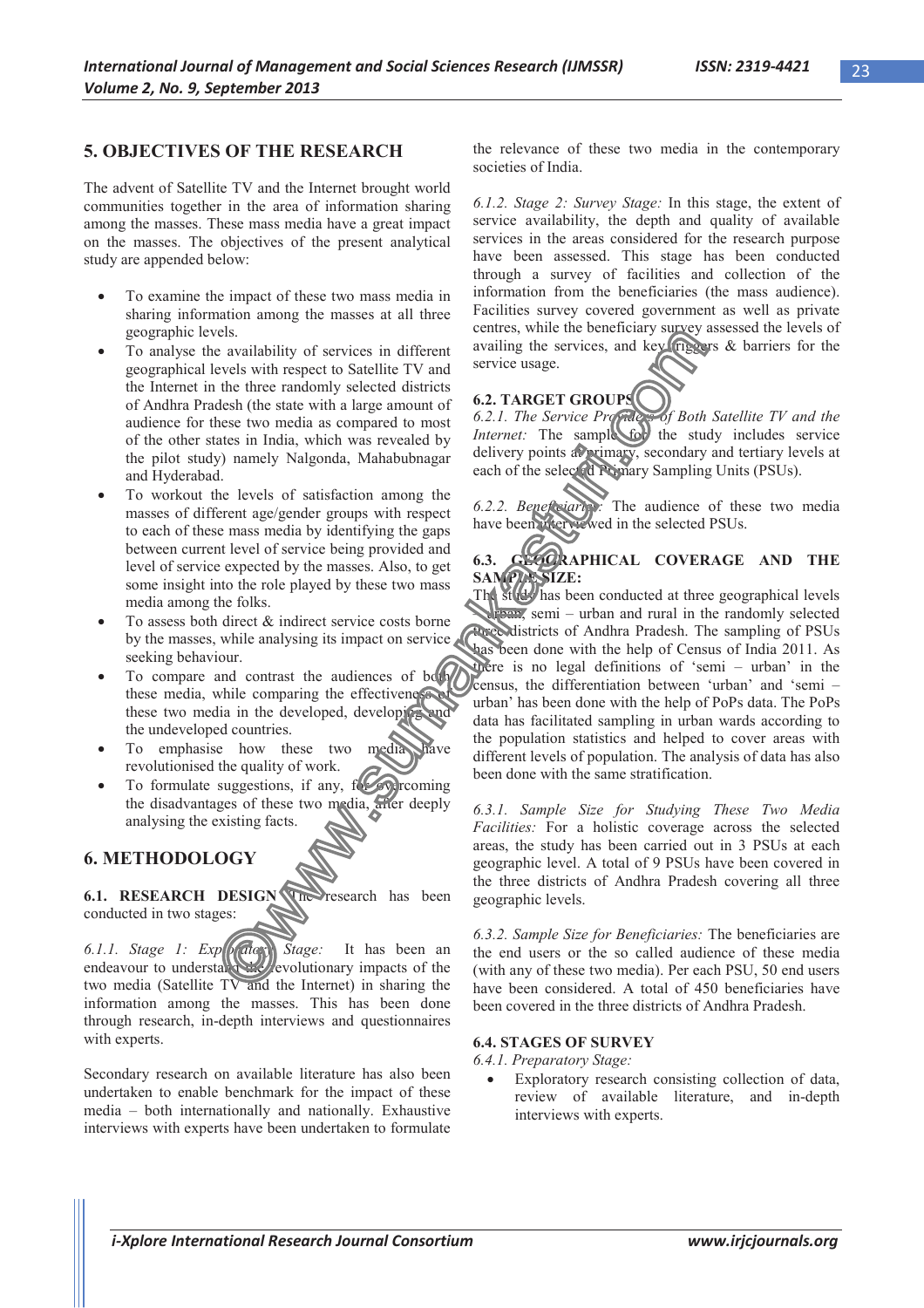- Preparation and pre-testing the research tools and their translation into regional language (Telugu), after pre-testing.
- Sampling and selecting the PSUs through census (wards and villages selected with the size & population) within each geographic level (urban, semi-urban and rural).
- For Facilities: Census of all service providers in each PSU and
- For Beneficiaries: Sampling of beneficiaries in the PSUs.

#### *6.4.2. Execution Stage:*

Collection of data from:

- Facilities: Availability of services of these two media and their costs within the selected PSUs.
- Beneficiaries: The level of satisfaction from the media facilities provided and the assessment of both direct & indirect cost for these services.
- Data entry and analysis.
- Evaluation and assessment of services and their quality with respect to the cost incurred for these services.
- Detailed draft report on the basis of the above.
- Final report with both qualitative and quantitative findings together with all additional analysis required with suggestions for the same.

**6.5. RESULTS** The overall aims of the research are stated as objectives. Specifically the research has been intended to provide information on:

*6.5.1. Information on the Impact of these Two Media among the Masses:* Through data collection and literature review information has been collected in quality parameters, some of which are:

- Responsiveness of the audience to these two media.
- Access and availability of these two media among the masses at different geographic levels.
- Reliability of these two media among the masses.

*6.5.2. Information from the Service Providers of these Two Media: Some of the information collected is:*

- Awareness about two media among the masses at all three geographic levels.
- Reason for non availability of certain services, if any.
- Monitoring of services offered.
- x Infrastructural capacity of the facilities.
- Cost of Services :
	- Cost of services (all types)
	- Subsidised cost offered to the poor, if any.
	- Indirect & other hidden costs for these services, if any.
- Beneficiary Population: The Information areas are:
	- Awareness levels: Awareness about these two media services among the masses.
	- **Satisfaction and expectation from the service** being received.
	- Cost of service direct  $\&$  indirect.
- Cost of services provided all types have been recorded.
- Details of any subsidised cost offered.
- Indirect and other costs such as service charges, fault rectification charges

# **7. LIMITATIONS OF THE STUDY**

A limitation in this study is the lack of information about non-users of both these mass media. To expand the knowledge of the digital divide within the three geographical levels, it is very much required to know more about the "have-nots" i.e. the people that are not using Satellite TV and the Internet. Therefore, this study might be followed up by collecting data from a sample of nonusers across all three geographic levels in the same social and economical contexts as the users, and even from areas with no facilities of Internet access or provision of with the facilities of

## **8. FINDINGS**

This study and its embedded data analysis find that the two revolutions of mass media have a tremendous effect on the masses of all three geographic levels – urban, semiurban and rural. The following are the results of this study:

*(a) Effectiveness of Media:* 58.5% respondents in this study felt that Satellite TV is the most effective medium while 41.5% respondents felt that the Internet is the most effectiveness medium among these two media.

*(b) Usage of the Media:* At an average, an individual who use both these media use the Internet for 9.6hrs in a month, while the same individual use the Satellite TV for 87.9hrs in a month. The ratio of usage of these media is placed at 1:9, approximately.

*(c) Impact of the Media:* The respondents felt that Satellite TV has 44.4% positive, 33.3% negative and 22.2% mixed impact, while the Internet has 66.7% positive, 22.2% negative and 11.1% mixed impact.

*(d) Satellite TV & the Internet Vs various parameters:* Table 1 gives the information regarding the overall rating given by the respondents i/r/o satellite TV & the Internet. The values mentioned in the bracket indicate the average rating of the respondents on a 5 point scale.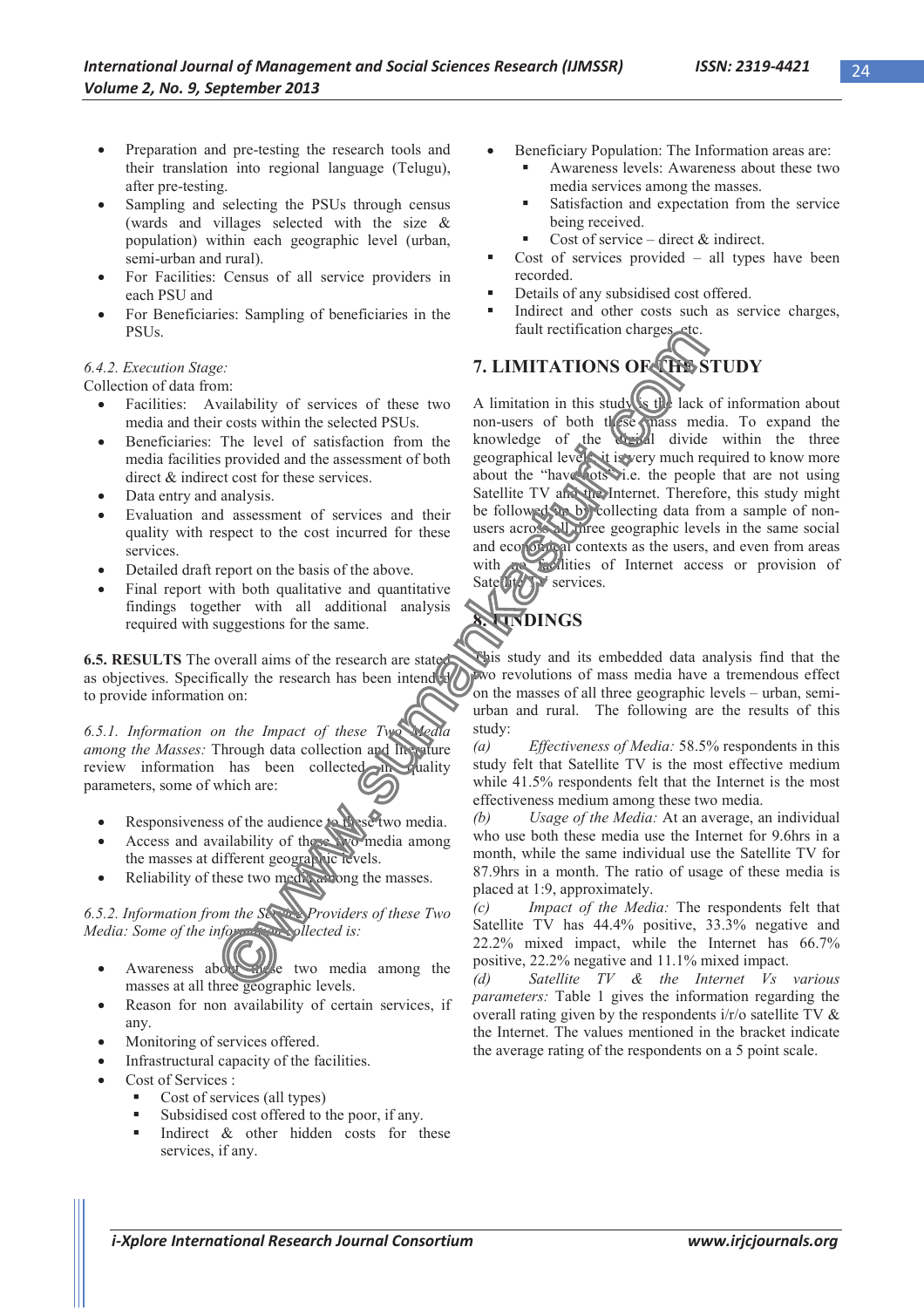| <b>Medium</b>          | Parameter                  | <b>Overall</b>  |
|------------------------|----------------------------|-----------------|
|                        |                            | Rating          |
| <b>Satellite</b><br>TV | Content                    | Good (2.93)     |
|                        | <b>Information Quality</b> | Good (3.33)     |
|                        | Reliability                | Good (2.86)     |
|                        | Dependability              | Good (3.33)     |
|                        | for<br>Cost                | Average $(2.2)$ |
|                        | service/maintenance        |                 |
|                        | Customer relationship      | Good (2.93)     |
|                        | with service provider      |                 |
|                        | Overall satisfaction       | Good (3.33)     |
| The<br><b>Internet</b> | Content                    | Good (2.93)     |
|                        | <b>Information Quality</b> | Good $(3.13)$   |
|                        | Reliability                | Good (2.93)     |
|                        | Dependability              | Good (3.53)     |
|                        | for<br>Cost                | Good (2.27)     |
|                        | service/maintenance        |                 |
|                        | Customer relationship      | Good (2.48)     |
|                        | with service provider      |                 |
|                        | Overall satisfaction       | Good (3.13)     |

**Table 1. Medium Vs Overall Rating of Various Parameters** 

*(e) Awareness Levels:* Table 2 gives the information in a nutshell regarding the levels of awareness for all age groups of respondents at various geographic levels among the three randomly chosen districts of Andhra Pradesh.

**Table 2. Overall Levels of Awareness at Various Geographical Levels**

| <b>Mediu</b>                      | <b>Awareness Levels</b>                                            |                                                                                |                                                             |  |
|-----------------------------------|--------------------------------------------------------------------|--------------------------------------------------------------------------------|-------------------------------------------------------------|--|
| m                                 | <b>Minimal</b>                                                     | Moderate                                                                       | <b>High</b>                                                 |  |
| <b>Satelli</b><br>te TV           | $11\%$<br>(Urban)<br>$17.5\%$<br>(Semi-urban)<br>29.75%<br>(Rural) | 73.75%<br>(Urban)<br>70.25%<br>(Semi-urban)<br>64.75%<br>(Rural)               | 15.25%<br>$(Sem$ -urban)<br>5.9%<br><b>Rural</b> )          |  |
| <b>The</b><br><b>Intern</b><br>et | 48.5% (Urban)<br>58.5%<br>(Semi-urban)<br>78.25%<br>(Rural)        | $40.5\%$<br>Jrban)<br>33<br>$S_{\text{sub}}$ $\text{rban}$ )<br><b>Rural</b> ) | 11%<br>(Urban)<br>7.75%<br>(Semi-urban)<br>3.25%<br>(Rural) |  |

## **9. RECOMMENDATIONS**

In the purview of this study and with the analysis of the data collected, the following recommendations and suggestions are implored for their implementation to make these two mass media much effective in all three geographic levels of randomly selected three districts in Andhra Pradesh:

- The local government needs to consider offering subsidies to the underprivileged, in order to make the Internet and Satellite TV services available to all classes of masses irrespective of their levels of economy. In a similar way, a special subsidy may be prearranged both by the government and service providers to the rural masses, on whom the impact of these media is comparatively less and requires to be propped up.
- A nation develops when its villages (rural areas) or the so called pastoral areas are developed. Satellite TV is a powerful mass medium which could develop the rural masses. Keeping in view of the above, it should be an endeavour for all Satellite TV channel program producers, to pass development oriented messages to the masses through their programs.
- The policy recommendation here is to make the conditions **conditions** for entrepreneurs and organisations to set up public Internet access points and to give people in rural, and geographical distant regions the same necessary qualifications as in the case of urban and semi-urban areas to utilise the Internet for their own (of rural masses) human development, and thereby bridging the digital divide.
- Gender digital divided areas may be chalked out by the government. After sorting out such areas, promotional activities are to be implemented in order to bridge the gap created by the gender digital divide.
	- By this study, it is revealed that the knowledge imparting channels are viewed less by the audience of all geographic levels. In this regard, enforcement of forced knowledge content is required onto the masses by their transmission through all Satellite TV channels at a fixed time, everyday. Such enforcement could prove worth in taking up the revolutionary effects of Satellite TV to the masses to certain extent.
- As far as the Internet is concerned, about 85% of users surf the Internet for porn content as revealed by this study. Likewise like many other countries have formulated a code of conduct for the use of Internet and imposed ban on many harmful/incredulous sites, the concerned authorities of India also require imparting such a regulation/ban.
- The Internet is a potent mass medium. Educational institutions spread around all three geographic levels may be offered free Internet services by the ISPs for the use of students of all genres. Especially in the rural areas wherein the cost of the Internet services are very high, free Internet services may be provided in all the educational institutions for the successful exploitation of the revolutionary effects of this media.
- Expansion of Internet access in poor areas may be facilitated by arrangements for public use such as Internet kiosks, Cyber Cafés, or multipurpose community tele-centres which are to be run exclusively by the government at cheaper rates of service.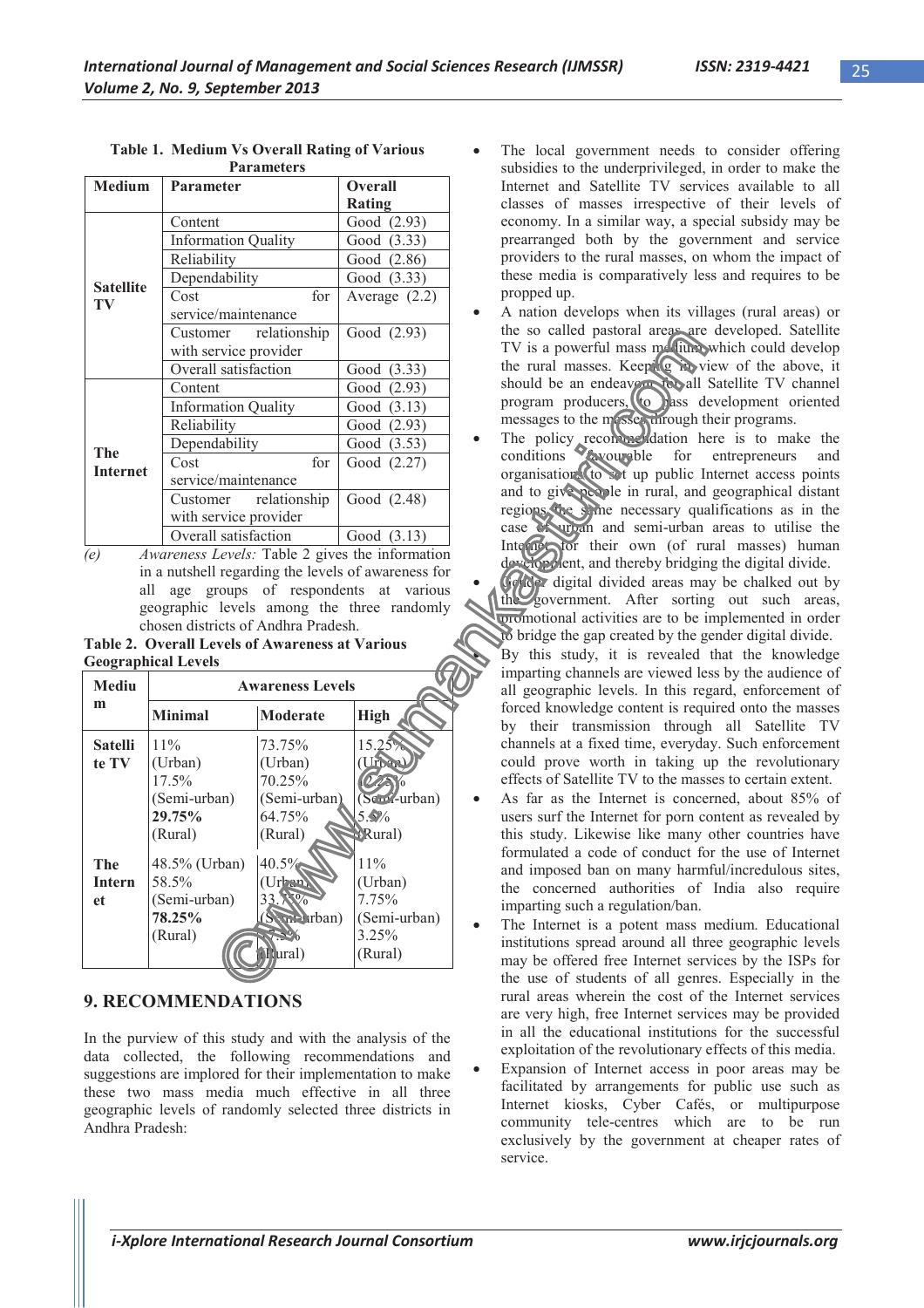- Due to an extensive barter economy, the rural people do not have cash to the same degree as in the urban regions. Of course this is a serious limitation for the spread of commercial Internet café business and proffering Satellite TV services to these areas. In view of this, the concerned authorities require to give more importance to promote these services in rural areas with the introduction of promotional packages.
- The Internet as a mass medium is limited only to the educated people with knowledge of computer operation. Unlike the Internet, Satellite TV has its advantages in spreading its revolutionary effects to all masses without any sort of discrimination. Keeping this point in view, the help of Satellite TV programs may be sought by the government in diffusing/addressing various issues of wide interest.
- Both service providers and the beneficiaries of Satellite TV and the Internet have to play a vital role for successful exploitation towards the progression of societies. A policy to this effect is required to be brought into force. The concerned regulatory authorities are required to act in regulating the content of these two media.
- A recent study from the University of Chicago has shown that simply turning on the television can greatly influence a woman's social standing in rural India. The study's focus did not include the effects found from access to the internet. Women's lives could be greatly improved by providing a portal into a world across the globe. So efforts should be made that the rural women are more exposed to Satellite programs with useful content.
- This study suggests that in order to schieve sustainability and success, the Internet and Satellite TV services must begin with the real needs of the local community of users. This fact should be borne in the minds of the service/content providers of these two media at all geographic levels. Many characters in the Satellite TV channels' popular soap operas have more education, marry later, and have smaller families–all things rarely found in rural areas; and many female characters work outside the home sometimes as professionals, vunning businesses, or in other positions of authority. By exposing rural households to  $\frac{ur}{r}$  at the and values, Satellite Television may  $\mathbb{I}(\{t\})$  mprove the status of rural women. Such an advantageous fact may be utilised for development of rural women.
- Considering the immense capabilities of Entertainment-Education (E-E), programs should be designed for Satellite Television and World Wide Web. The content of these programs should be addressing various problems being faced by the masses. In India, considering all the audience from all

three geographic levels (urban, semi-urban and rural), and their education levels, such programmes should be designed. This would affect the social attitudes of the masses, immensely.

## **10. CONCLUSION**

It is a matter of great concern in India that many eminent personalities from various fields have made the Internet and Satellite TV responsible for the burning problems of sexual abuse and drugs use by youth and other similar problems in India. Cultural Imperiatism, the word coined by Herbert Schiller which is defined as (John Tomlinson, 1991)

"the sum of the process by which a society is brought *into the modern world system and how its dominating stratum is attracted, pressured, forced, and sometimes bribed into shaping ocial institutions to correspond to, or even promote, the values and structures of the dominating center of the system".*

It is not possible to draw a generalized conclusion in respect of the Internet and Satellite TV in Indian context. Critics like Schiller who just sees one side of the impact of mass media to look into the possible positive effects of exposure to Western popular culture through the mass media like Satellite TV and the Internet. With their revolutionary effects, Satellite TV and the Internet have brought the western popular culture diffused into many developing countries like India.

### **REFERENCES**

[1] Census of India

http://censusindia.gov.in/2011-prov-

results/prov\_data\_products\_andhra.html

(accessed on 05 Dec 2012)

[2]Craig Allen. *Eisenhower and the Mass Media: Peace, Prosperity and Prime-Time TV.* North Carolina: Library of Congress-in-Publication Data, 1993, p. 163

[3] Fran Rees. *Johannes Gutenberg: Inventor of The Printing Press.* Minneapolis: Compass Point Books, 2006, p.9

[4] John Tomlinson. *Cultural Imperialism,* New York: Continuum, 2002, p.103

[5] Nick Heap, Ray Thomas, Geoff Einon, Robin Mason & Hughie Mackay. *Information Technology and Society: A Reader.* New Delhi: Sage Publications, 1995, p.344

[6] Suman K.Kasturi, *Satellite Television and the Internet: History, Development and Impact*, New Delhi: Kanishka Publishers (2013), p. 183.